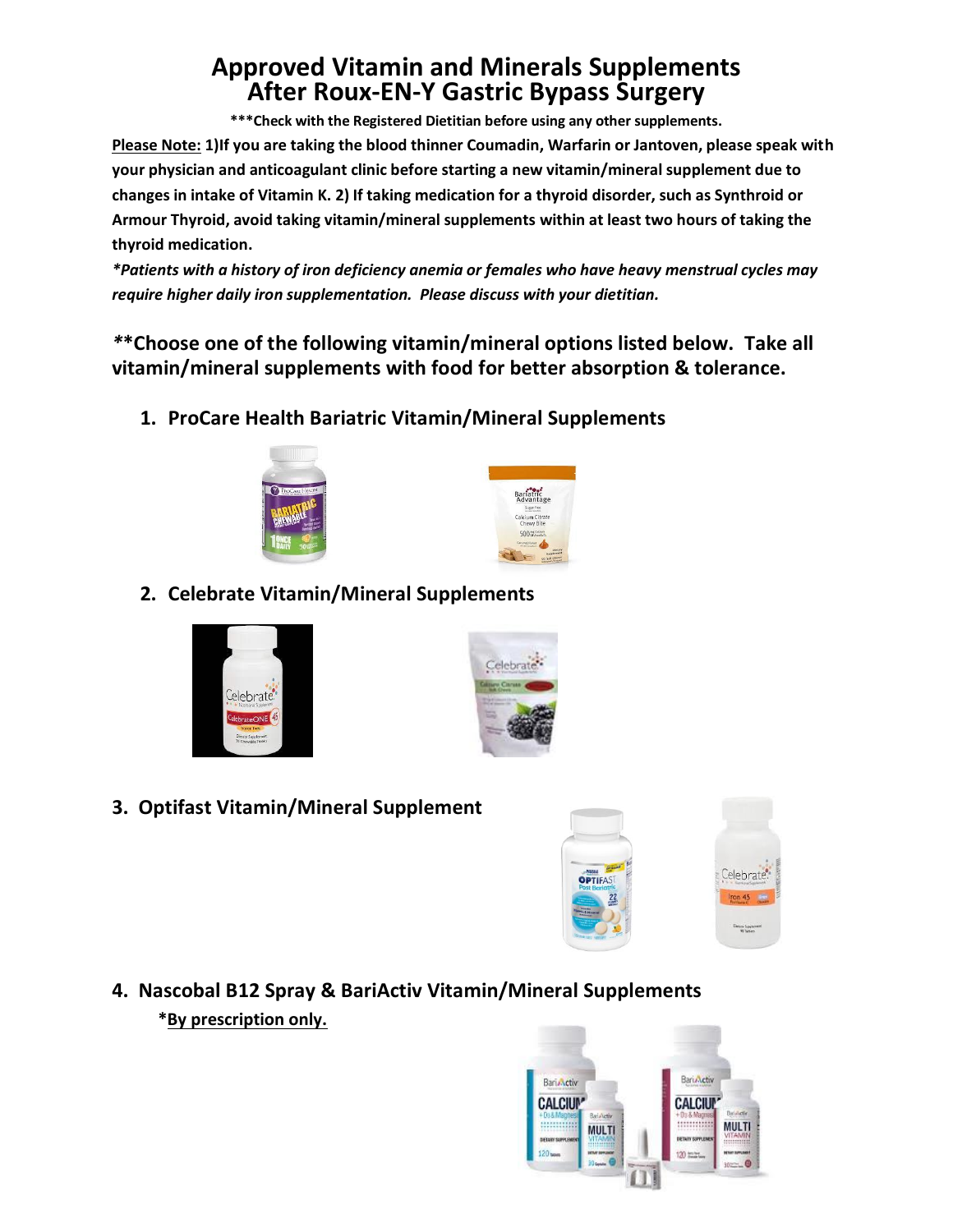# **\*Affordable and Easy Option!**

## **1. ProCare Health Bariatric Chewable Multivitamin:**

**Purchase 2 items: 1.** ProCare Bariatric Chewable MVI (Contains 45 mg of iron)

**2.** Chewable, liquid or powder Calcium Citrate

## **1. ProCare Bariatric Multivitamin with 45 mg of Iron: 1 chewable tablet daily**

**To Purchase:** [www.procarenow.com](http://www.procarenow.com/) or call 877-822-5808

## **2. Chewable OR Liquid Calcium Citrate Options:**

**Dose depends on amount of calcium per serving: Take 500- 600 mg of calcium 2 times per day.**

- Celebrate Calcium Plus (500 mg) **Take 1 tablet 2 times per day.**
- **Celebrate Calcium Soft Chews (500 mg) Take 1 chew 2 times per day**.

**To Purchase:** [www.celebratevitamins.com](http://www.celebratevitamins.com/) or call 1-877-424-1953

- Bariatric Advantage Calcium Citrate Chewy Bites (500 mg) **Take 1 chewy bite 2 times per day. To Purchase:** [www.bariatricadvantage.com](http://www.bariatricadvantage.com/) or call 1-800-898-6888
- Nature's Way Calcium & Vitamin D3 Liquid (formerly Wellesse brand) **Take 1 tablespoon 2 times per day. To purchase:** Participating Walmart locations or [www.store.bariatricpal.com](http://www.store.bariatricpal.com/)
- **Solgar Calcium Citrate Liquid** Take 1 tablespoon 2 times per day. **To Purchase:** Available at local Vitamin Shoppe or [www.vitaminshoppe.com](http://www.vitaminshoppe.com/) **\*Ordering information available for other chewable, liquid, or powder calcium citrate supplements. Please ask dietitian.**

## **Suggested schedule for taking ProCare Health Bariatric MVI:**

| <b>Breakfast:</b> | <b>ProCare Health Bariatric Chewable Multivitamin</b> | 1 tablet |
|-------------------|-------------------------------------------------------|----------|
| Lunch:            | Calcium Citrate 500 mg Calcium Citrate chews          | 1 tablet |
| Dinner:           | Calcium Citrate 500 mg Calcium Citrate chews          | 1 tablet |

\*Separate the multivitamin with iron from the calcium supplement by at least 2 hours because calcium can affect the absorption of iron. Avoid taking a calcium supplement with a calcium rich food so all calcium can be absorbed.

\* The multivitamin and calcium supplements are also available through other on-line companies and pharmacies.



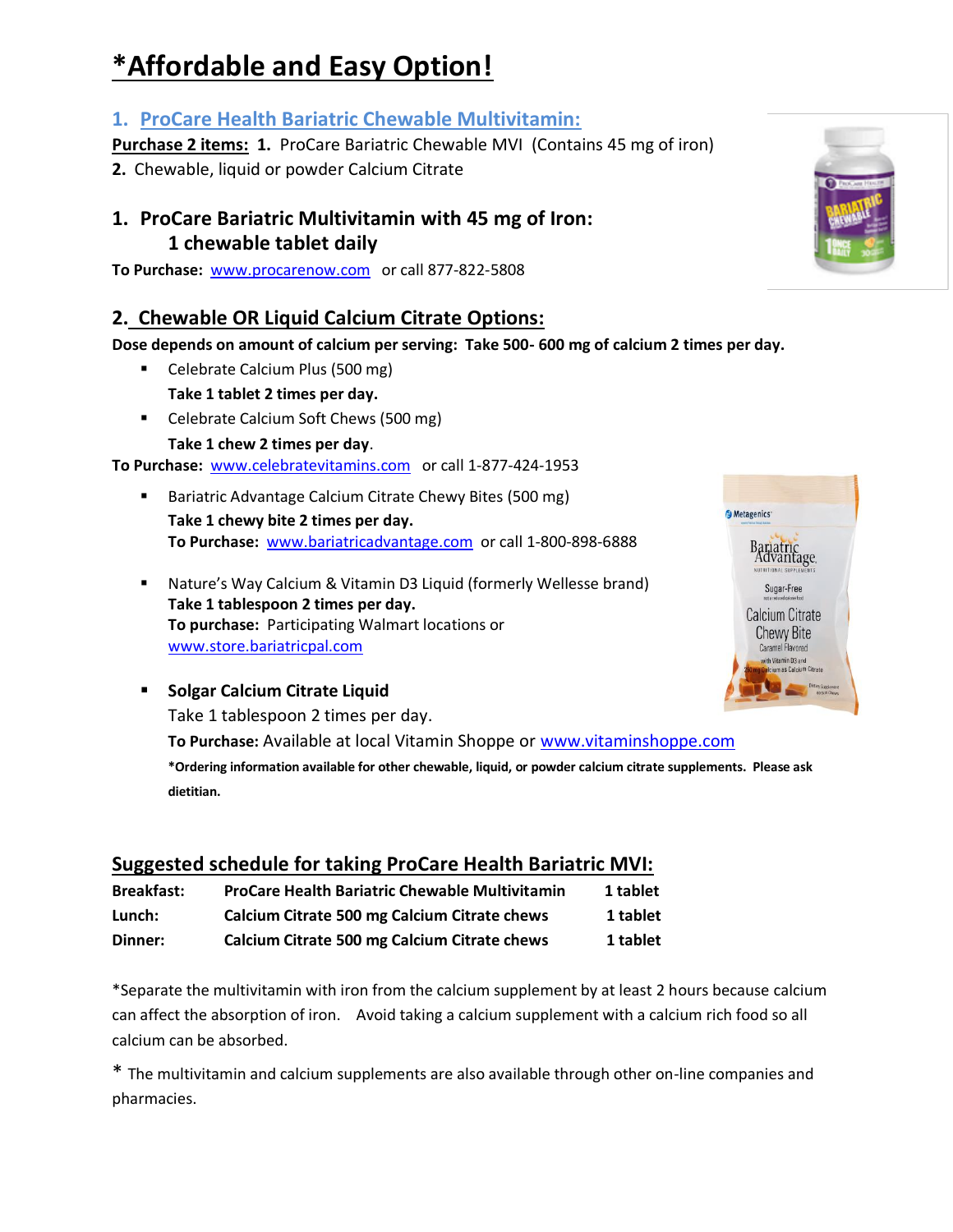## **2. Celebrate Chewable Supplements:**

**Purchase 2 items: 1.** CelebrateONE 45 Multivitamin & **2**. Calcium Citrate

## 1. **CelebrateONE 45 Multivitamin (Tropical Twist): 1 chewable tablet daily**

#### **2. Chewable OR Liquid Calcium Citrate Options:**

 **Take 500- 600 mg of calcium 2 times per day.**

- Celebrate Calcium Plus (500 mg) **Take 1 tablet 2 times per day.**
- Celebrate Calcium Soft Chews (500 mg) **Take 1 chew 2 times per day**.

**Lelebra** CelebrateON Dietary Supplement<br>90 Chewable Table



**To Purchase:** [www.celebratevitamins.com](http://www.celebratevitamins.com/) or call 1-877-424-1953

- Bariatric Advantage Calcium Citrate Chewy Bites (500 mg) **Take 1 chewy bite 2 times per day. To Purchase:** [www.bariatricadvantage.com](http://www.bariatricadvantage.com/) or call 1-800-898-6888
- Nature's Way Calcium & Vitamin D3 Liquid (formerly Wellesse brand) **Take 1 tablespoon 2 times per day. To purchase:** Participating Walmart locations or www.store.bariatricpal.com
- **Solgar Calcium Citrate Liquid** Take 1 tablespoon 2 times per day. **To Purchase:** Available at local Vitamin Shoppe or [www.vitaminshoppe.com](http://www.vitaminshoppe.com/) **\*Ordering information available for other chewable, liquid, or powder calcium citrate supplements. Please ask dietitian.**

#### **Suggested schedule for taking Celebrate supplements:**

|         | <b>Breakfast: CelebrateONE 45 MVI</b>  | 1 Tablet |
|---------|----------------------------------------|----------|
| Lunch:  | Celebrate Calcium Citrate 500 mg chews | 1 Tablet |
| Dinner: | Celebrate Calcium Citrate 500 mg chews | 1 Tablet |

\*Separate the multivitamin with iron from the calcium supplement by at least 2 hours because calcium can affect the absorption of iron. Avoid taking a calcium supplement with a calcium rich food so all calcium can be absorbed.

Purchase a sampler which provides a variety of Celebrate supplements for \$9.95. Receive a coupon to purchase products from Celebrate. Go to [www.celebratevitamins.com](http://www.celebratevitamins.com/) for more details. **To Purchase:** Celebrate Vitamins: [www.celebratevitamins.com](http://www.celebratevitamins.com/) or call 1-877-424-1953; The multivitamin and calcium supplements are available through other on-line companies and pharmacies.

\*If you are having difficulty purchasing your vitamin/mineral supplements, please check out **Celebrate Assistance Program.** To apply for the Celebrate Supplement Assistance program, please go to <https://celebratevitamins.com/pages/assist> .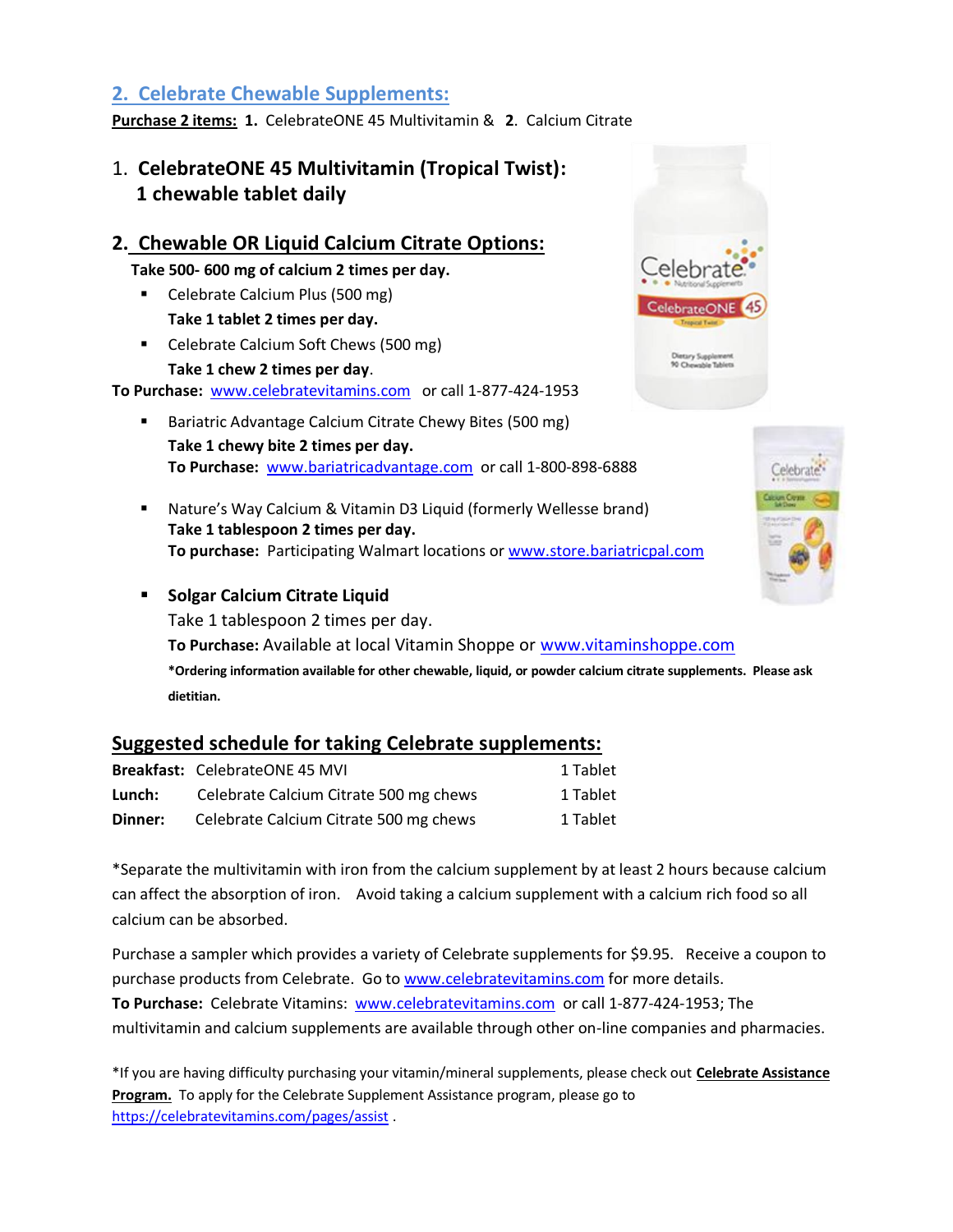## **3. Optifast Post Bariatric Chewable Vitamin/Mineral Supplement**

**Purchase 2 items: 1. Optifast Post Bariatric Chewable Vitamin/Mineral:** 1 tablet 4 times per day  **2. Iron** 36 or 45 mg of iron daily

#### **Suggested schedule for taking Optifast Post Bariatric supplements:**

| <b>Breakfast:</b> | <b>Optifast Post Bariatric Chewable Vitamin/Mineral</b> | 1 tablet |
|-------------------|---------------------------------------------------------|----------|
| Snack:            | Iron supplement                                         |          |
| Lunch:            | <b>Optifast Post Bariatric Chewable Vitamin/Mineral</b> | 1 tablet |
| Dinner:           | <b>Optifast Post Bariatric Chewable Vitamin/Mineral</b> | 1 tablet |
| <b>Bedtime:</b>   | <b>Optifast Post Bariatric Chewable Vitamin/Mineral</b> | 1 tablet |



## **Special Instructions:**

- 1. The supplement is better tolerated when it is taken with food.
- 2. The Optifast Post Bariatric Chewable Vitamin/Mineral needs to be separated from the iron supplement by 2 hours.
- 3. Do not take a calcium rich food with the Optifast Post Bariatric Chewable Vitamin/Mineral

## **Choose Your Iron Supplement to take in addition to the Optifast Post Bariatric MVI**

#### **Celebrate Iron Supplementation**

- 1. Celebrate iron 18 mg Plus C (tangerine/chewable)-take two daily OR
- 2. Celebrate iron 45 mg Plus C-(grape/chewable)-take one daily OR
- 3. Celebrate iron 45 mg Plus C (Cherry Burst/soft chew)- take one daily **To Purchase:** [www.celebratevitamins.com](http://www.celebratevitamins.com/) or call 1-877-424-1953

#### **Bariatric Fusion Iron Supplementation**

- 1. Bariatric Fusion Iron 45 mg with Vitamin C (grape/soft chews)- take one daily OR
- 2. Bariatric Fusion Iron 45 mg with Vitamin C (cherry/soft chews)-take one daily **To Purchase:** [www.bariatricfusion.com](http://www.bariatricfusion.com/) or call 1-366-359-0602

#### **Liquid Iron:**

- 1. Ferrets IPS Liquid Iron 40 mg per Tablespoon-1 Tablespoon daily OR **To purchase:** [www.Pharmicsvitamins.com](http://www.pharmicsvitamins.com/) or call 801-966-4138
- 2. Nature Ways Liquid Iron 18 mg-2 Tablespoons per daily **To purchase:** [www.store.bariatricpal.com](http://www.store.bariatricpal.com/) or call 855-957-2725

**To Purchase:** Optifast Vitamin/Minerals go to [www.nestlenutritionstore.com](http://www.nestlenutritionstore.com/) or call 888-240-2713; Optifast vitamin/mineral can be purchased at Deaconess Family Pharmacy. Optifast is also available through other on-line companies and pharmacies.